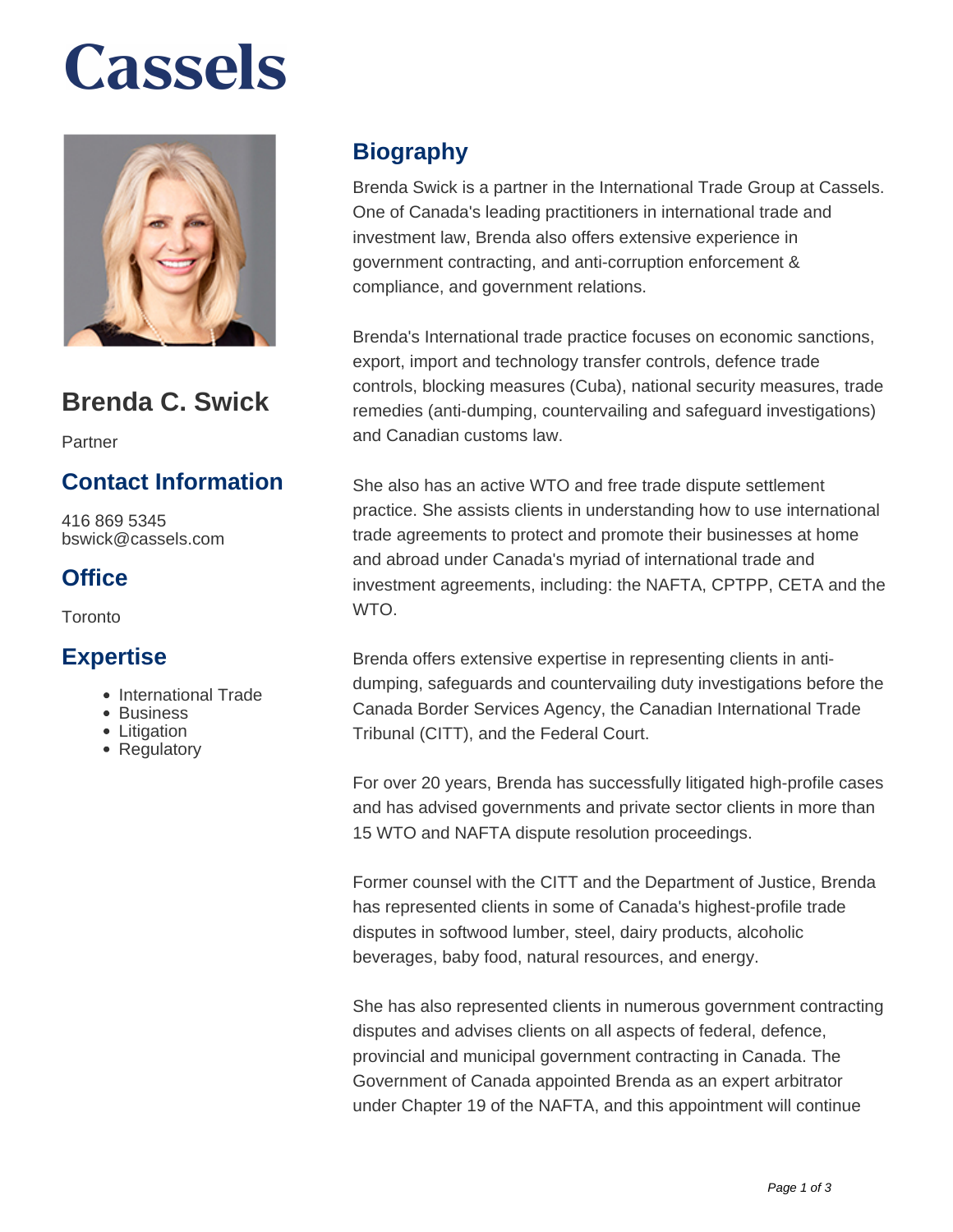# **Cassels**

under CUSMA.

Having practiced in Ottawa for two decades, Brenda is well-known in government circles and brings several years of experience in dealing effectively with governments and administrative agencies regarding a host international trade and regulatory issues. Brenda has written extensively and is the co-author of Customs and Excise chapter in Halsbury's Laws of Canada, published by LexisNexis.

#### **Achievements**

- Canadian Legal Lexpert Directory (International Trade Regulation)
- Chambers Canada (Public Procurement, International Trade/WTO)
- Chambers Global (International Trade/WTO)
- Expert Guides (Women in Business Law)
- Who's Who Legal: Canada (Trade & Customs and Government Contracts)
- Who's Who Legal: Government Contracts
- Who's Who Legal: Trade & Customs

#### **Client Commentary**

- "She has deep knowledge of international trade agreements and a network of contacts that are helpful in supporting our interests." – Chambers Canada (Public Procurement)
- "Her overpowering strength is a thorough understanding of treaties and legislation." – Chambers Canada (International Trade/WTO)
- "Service-oriented and good technical lawyer." Chambers Global (International Trade/WTO)
- "Extraordinary diligence ... very assiduous in going after her clients' interests." – Chambers Global (International Trade/WTO)
- "Astute capability about the various treaties and their impact on Canadian procurement issues." – Chambers Canada (Public Procurement)

### **Recent Representative Work**

Trackforce Acquires TrackTik